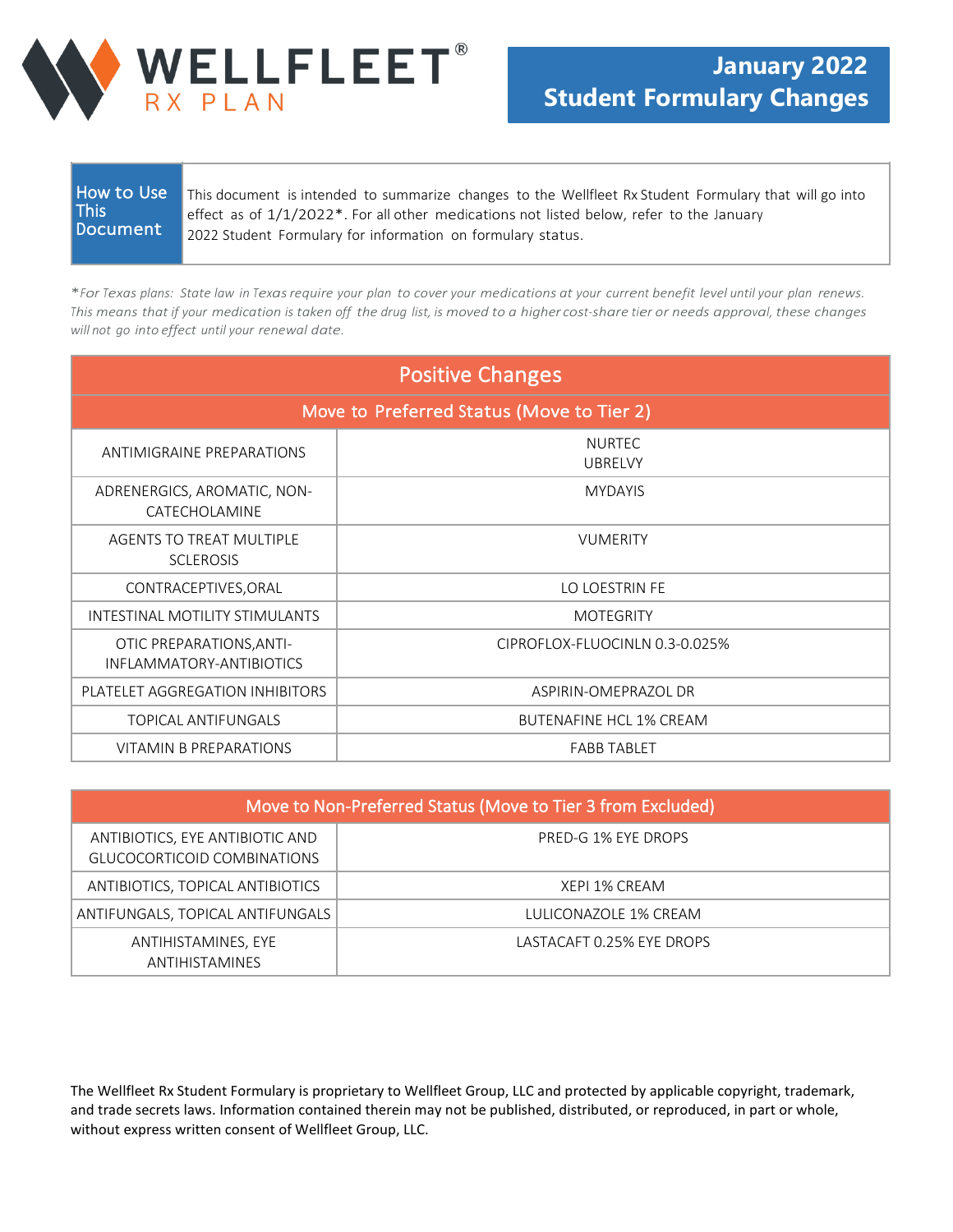

| ANTIHYPERGLYCEMICS, INSULINS                       | APIDRA                         |
|----------------------------------------------------|--------------------------------|
| ANTIVIRALS, HEP C                                  | SOVALDI<br><b>VIEKIRA</b>      |
| GASTROINTESTINAL, PROTON-PUMP<br><b>INHIBITORS</b> | CVS OMEPRAZOLE-BICARB 20-1,100 |

| Remove Step Therapy                          |                  |
|----------------------------------------------|------------------|
| INSULINS                                     | BASAGLAR         |
| ADRENERGICS, AROMATIC, NON-<br>CATECHOLAMINE | <b>MYDAYIS</b>   |
| ADRENERGICS, AROMATIC, NON-<br>CATECHOLAMINE | <b>VYVANSE</b>   |
| INTESTINAL MOTILITY STIMULANTS               | <b>MOTEGRITY</b> |

| <b>Negative Changes</b>                                                   |                                                                                       |  |
|---------------------------------------------------------------------------|---------------------------------------------------------------------------------------|--|
| <b>Add Quantity Limit</b>                                                 |                                                                                       |  |
| ANTIMIGRAINE PREPARATIONS                                                 | <b>NURTEC</b>                                                                         |  |
|                                                                           | Move to Excluded (Covered Preferred Product in Parentheses)                           |  |
| ANALGESICS / ANALGESIC, NON-<br>SALICYLATE, BARBITURATE, XANTHINE<br>COMB | FIORICET (BUTALB/ACETAMINOPHEN/CAFFEINE)<br>PHRENILIN (BUTALB/ACETAMINOPHEN/CAFFEINE) |  |
| ANALGESICS / ANTIMIGRAINE<br>PREPARATIONS                                 | REYVOW (UBRELVY, NURTEC)                                                              |  |
| ANALGESICS / OPIOID ANALGESIC AND<br>NON-SALICYLATE ANALGESICS            | VICODIN (HYDROCODONE/ACETAMINOPHEN)                                                   |  |
| ANALGESICS / OPIOID ANALGESICS                                            | BELBUCA (BUPRENORPHINE HCL)<br>HYSINGLA ER (HYDROCODONE BITARTRATE ER)                |  |
| ANALGESICS / LOCAL ANESTHETICS                                            | XYLOCAINE (LIDOCAINE HCL/EPINEPHRINE BIT)                                             |  |
| ANTIARTHRITICS / COLCHICINE                                               | <b>COLCRYS (COLCHICINE)</b>                                                           |  |
| ANTIASTHMATICS                                                            | PERFOROMIST (FORMOTEROL FUMARATE)                                                     |  |
| ANTIBIOTICS / ANTIBIOTIC,<br>ANTIBACTERIAL, MISC.                         | URETRON (PHOSPHASAL TABLET)<br>UTIRA-C (PHOSPHASAL TABLET)                            |  |
| ANTIBIOTICS / TETRACYCLINE<br><b>ANTIBIOTICS</b>                          | ORACEA (DOXYCYCLINE MONO 100MG)<br>SOLOXIDE (DOXYCYCLINE HYCLATE)                     |  |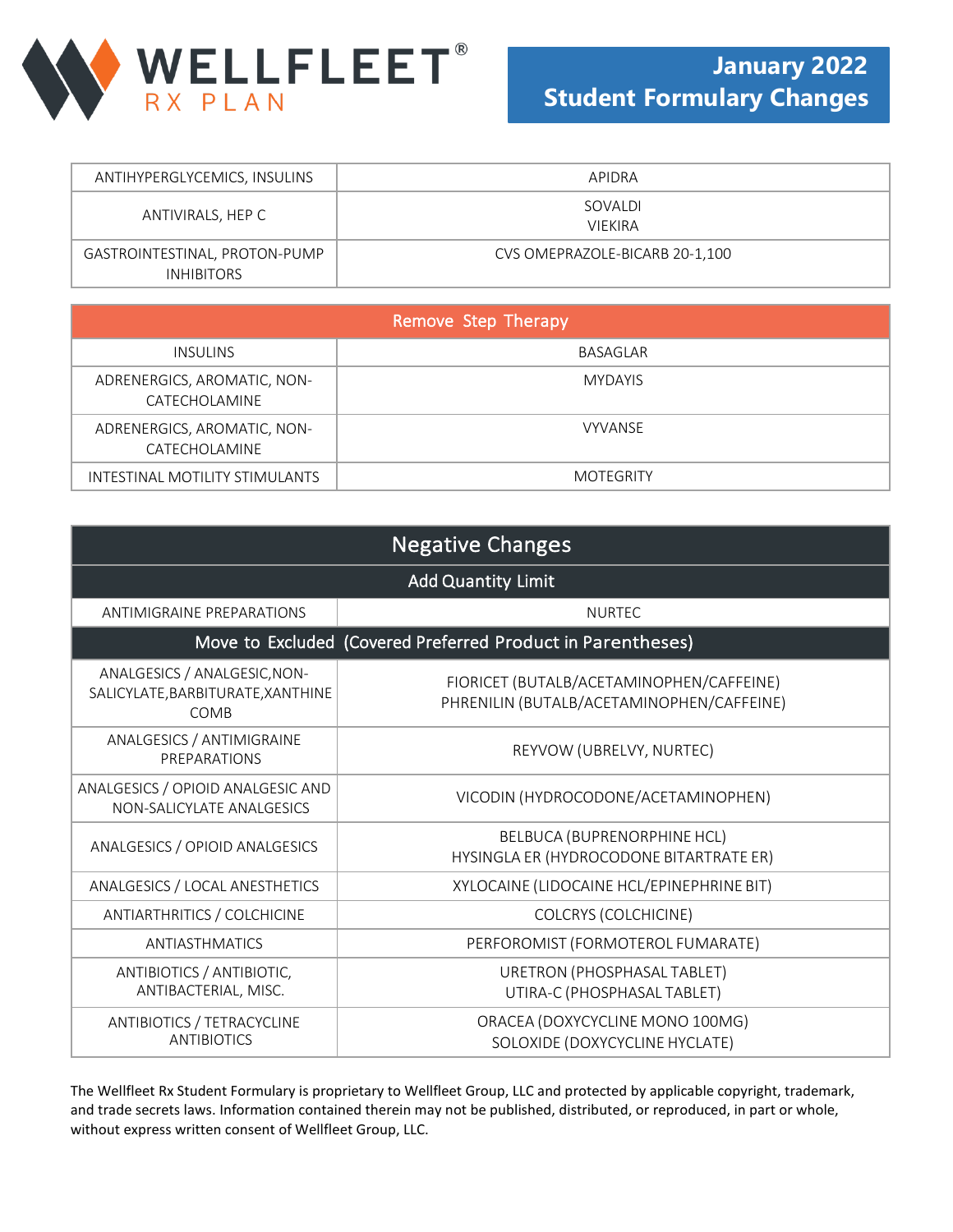

| <b>ANTIHISTAMINES / EYE</b><br>ANTIHISTAMINES                                           | BEPREVE (BEPOTASTINE BESILATE)                                                     |
|-----------------------------------------------------------------------------------------|------------------------------------------------------------------------------------|
| ANTIHYPERGLYCEMICS /<br>ANTIHYPERGLY, INCRETIN<br>MIMETIC(GLP-1 RECEP.AGONIST)          | BYETTA (TRULICITY, OZEMPIC)<br><b>BYDUREON (TRULICITY, OZEMPIC)</b>                |
| ANTIHYPERGLYCEMICS / INSULINS                                                           | INSULIN LISPRO (HUMALOG)                                                           |
| ANTIINFECTIVES/MISCELLANEOUS /<br><b>ANTHELMINTICS</b>                                  | ALBENZA (ALBENDAZOLE)                                                              |
| AUTONOMIC DRUGS / ANAPHYLAXIS<br><b>THERAPY AGENTS</b>                                  | EPIPEN (EPINEPHRINE)                                                               |
| ANTIVIRALS / ANTIVIRALS, HIV-<br><b>SPECIFIC</b>                                        | INTELENCE (ETRAVIRINE)<br>EMTRIVA (EMTRICITABINE)<br>KALETRA (LOPINAVIR/RITONAVIR) |
| BLOOD / ANTIFIBRINOLYTIC AGENTS                                                         | AMICAR (AMINOCAPROIC ACID)                                                         |
| CARDIOVASCULAR /<br>ANTIHYPERLIPIDEMIC-HMGCOA<br>REDUCTASE INHIB(STATINS)               | LIVALO (ATORVASTATIN)                                                              |
| CNS DRUGS / ANTICONVULSANTS                                                             | LAMICTAL (LAMOTRIGINE)<br><b>BANZEL (RUFINAMIDE)</b>                               |
| COUGH/COLD PREPARATIONS /<br><b>OPIOID ANTITUSSIVE-</b><br>ANTICHOLINERGIC COMBINATIONS | TUSSIGON (HYDROCODONE BIT/HOMATROP ME-BR)                                          |
| DIAGNOSTIC / BLOOD SUGAR<br><b>DIAGNOSTICS</b>                                          | CONTOUR (ONETOUCH)<br>FREESTYLE (ONETOUCH)<br>PRECISION (ONETOUCH)                 |
| EENT PREPS / EYE ANTI-<br><b>INFLAMMATORY AGENTS</b>                                    | LOTEMAX (LOTEPREDNOL ETABONATE)                                                    |
| EENT PREPS / EYE LOCAL ANESTHETICS                                                      | FLUROX (BENOXINATE HCL/FLUORESCEIN SOD)                                            |
| EENT PREPS / MIOTICS AND OTHER<br><b>INTRAOCULAR PRESSURE REDUCERS</b>                  | AZOPT (BRINZOLAMIDE)                                                               |
| EENT PREPS / NASAL ANTIHISTAMINE<br>AND ANTI-INFLAM. STEROID COMB.                      | DYMISTA (AZELASTINE/FLUTICASONE)                                                   |
| GASTROINTESTINAL / IRRITABLE<br>BOWEL SYND. AGENT, 5-HT4 PARTIAL<br><b>AGONIST</b>      | ZELNORM (LINZESS, TRULANCE, MOTEGRITY)                                             |
| GASTROINTESTINAL / LIPOTROPICS                                                          | VASCEPA (ICOSAPENT ETHYL)                                                          |
| HORMONES / GLUCOCORTICOIDS                                                              | VERIPRED (PREDNISOLONE SODIUM PHOSPHATE)                                           |
| MUSCLE RELAXANTS / SKELETAL<br>MUSCLE RELAXANTS                                         | ORPHENGESIC (ORPHENADRINE/ASPIRIN/CAFFEINE)                                        |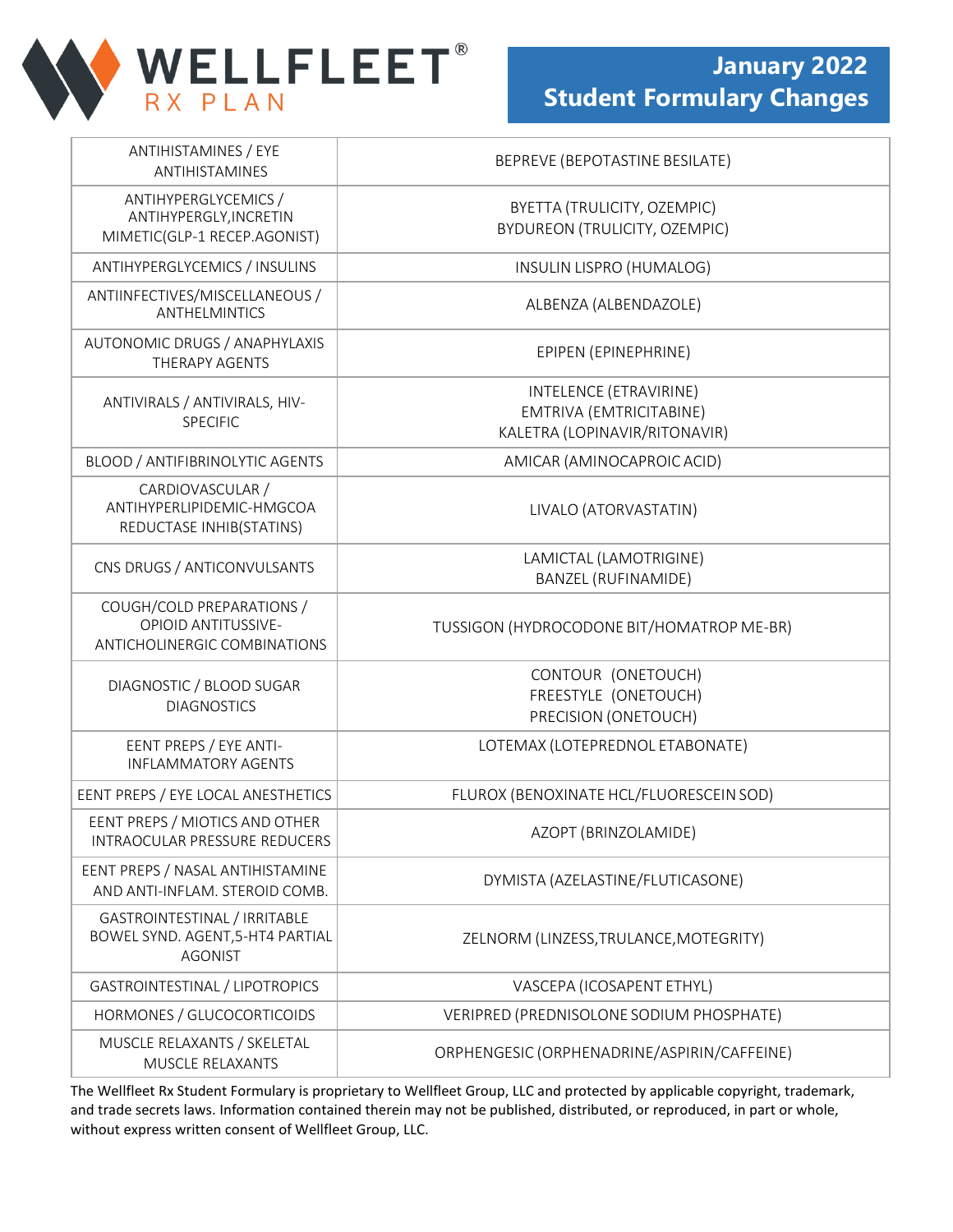

| PSYCHOTHERAPEUTIC DRUGS /<br>ANTIPSYCHOTICS, ATYP, D2 PARTIAL<br>AGONIST/5HT MIXED | REXULTI (ARIPIPRAZOLE)                    |
|------------------------------------------------------------------------------------|-------------------------------------------|
| SKIN PREPS / ACNE AGENTS, SYSTEMIC                                                 | ISOTRETINOIN (ISOTRETINOIN AMNEAL PHARMA) |
| SKIN PREPS / TOPICAL ANTI-<br><b>INFLAMMATORY STEROIDAL</b>                        | ALA-SCALP (HYDROCORTISONE LOTION)         |
| SKIN PREPS / TOPICAL VIT D<br>ANALOG/ANTI-INFLAMMATORY<br><b>STEROID</b>           | TACLONEX (CALCIPOTRIENE/BETAMETHASONE)    |
| SKIN PREPS / VITAMIN A DERIVATIVES                                                 | AVITA (TRETINOIN)                         |
| UNCLASSIFIED DRUG PRODUCTS /<br>KIDNEY STONE AGENTS                                | THIOLA 100 MG (TIOPRONIN)                 |
| UNCLASSIFIED DRUG PRODUCTS /<br>OPIOID WITHDRAWAL THERAPY<br>AGENTS, OPIOID-TYPE   | SUBOXONE (BUPRENORPHINE HCL/NALOXONE HCL) |

## High-Cost Generic Updates

To help students and their providers make informed decisions and drive them towards the lowest cost preferred generic option, some high-cost generics are placed in a higher formulary tier and be associated with higher copays. Each high-cost generic and the corresponding lower cost generic alternative is reviewed for clinical comparativeness to ensure similar efficacy, clinical indication, and side effect profiles. Listed below are updates to the High-Cost Generic Formulary Changes.

| Additions to High Cost Generics List (Move to Tier 2)                                |                                                                                             |
|--------------------------------------------------------------------------------------|---------------------------------------------------------------------------------------------|
| ANTIARTHRITICS / NSAIDS,<br>CYCLOOXYGENASE<br><b>INHIBITOR - TYPE</b><br>ANALGESICS  | FENOPROFEN 600 MG TABLET                                                                    |
| ANTIHISTAMINES /<br><b>ANTIHISTAMINES - 1ST</b><br><b>GENERATION</b>                 | DEXCHLORPHENIRAMINE 2 MG/5 ML                                                               |
| CARDIAC DRUGS /<br>VASODILATORS, CORONARY                                            | <b>ISOSORBIDE DINITRATE 40 MG TAB</b>                                                       |
| CARDIOVASCULAR /<br>ANTIHYPERLIPIDEMIC-<br><b>HMGCOA REDUCTASE</b><br>INHIB(STATINS) | FLUVASTATIN ER 80 MG TABLET<br>FLUVASTATIN SODIUM 20 MG CAP<br>FLUVASTATIN SODIUM 40 MG CAP |
| CARDIOVASCULAR /<br><b>LIPOTROPICS</b>                                               | FENOFIBRATE 120 MG TABLET<br>FENOFIBRATE 40 MG TABLET<br>FENOFIBRIC ACID 105 MG TABLET      |